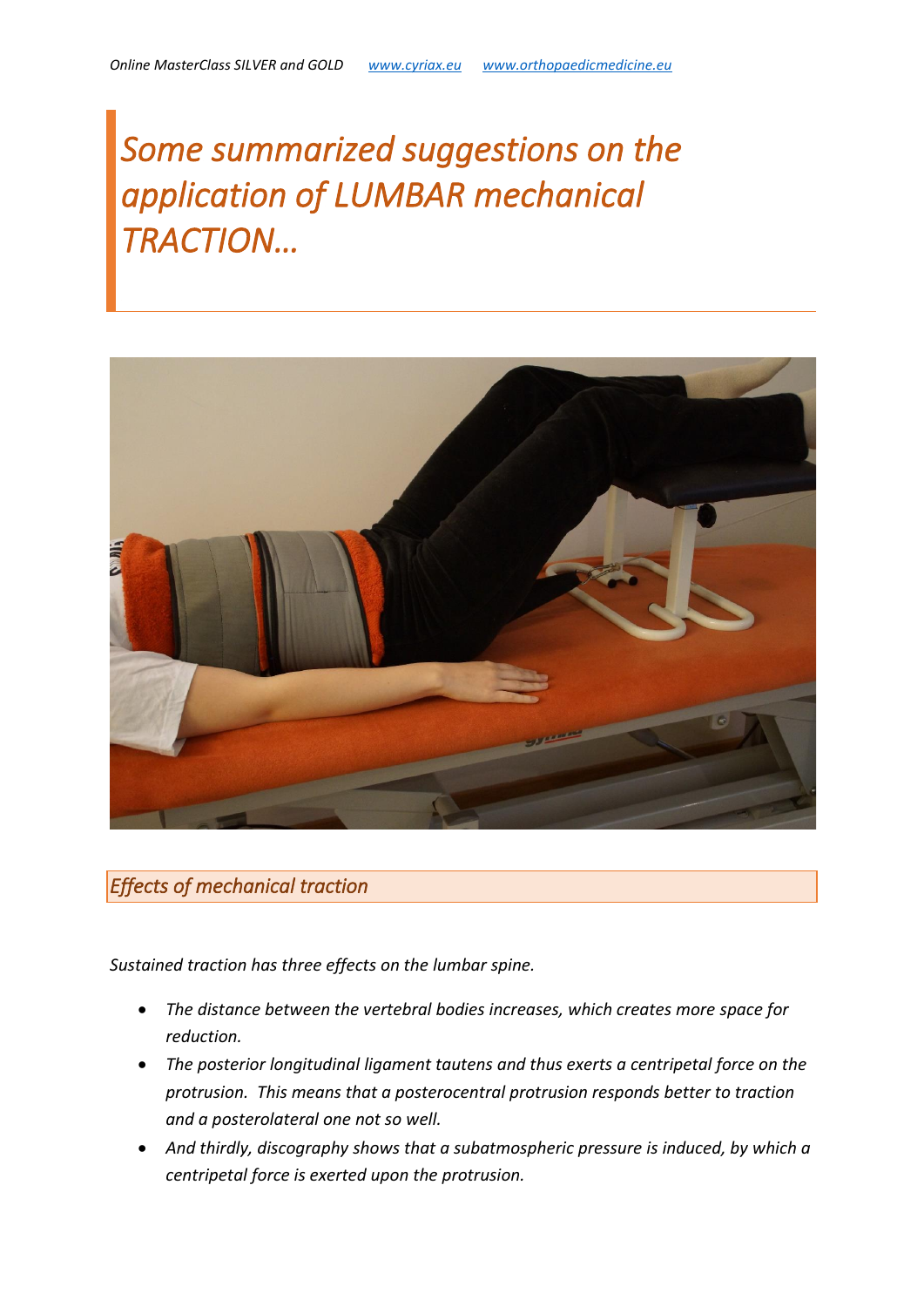## *Indications*

*Sustained traction can be considered in the following disorders :*

- *A lumbar nuclear disc protrusion*
- *A mixed protrusion (partly annular, partly nuclear)*
- *S4-pain : only a very cautious attempt. In case of incontinence the patient should be referred at once*
- *An upper lumbar disc protrusion (L1 and L2)*
- *A recurrent disc protrusion at the same level after laminectomy*
- *A primary posterolateral protrusion which lasted less than three months.*

### *Contraindications*

- *Acute lumbago (annular or nuclear) : each movement causes twinges in the back and or the lower limb. This is the contraindication. The patient might be comfortable during the traction, but when the tension is released, the patient is much worse. It may take one hour or more before he can stand up again. This should be avoided.*
- *An annular protrusion : manipulation is a better idea.*
- *Patients over 60-65 years of age : the water content of the disc has largely receded at that age. Applying traction or not in similar cases is a subjective manner, depending on the information from the history.*
- *Certain cases of sciatica :*
- a) *with neurological deficit (sensory and/or motor)*
- b) *with gross deviation sideways or in flexion*
- c) *sciatica which has persisted for six months in a patient under 60.*
- d) *Primary posterolateral protrusion of over three months' standing.*
- *Pregnancy : from the fifth month onwards.*
- *Respiratory or cardiac insufficiency : the patient does not tolerate the thoracic harness.*
- *A patient with a cold should not be put on traction, because a cough or a sneeze during traction can be very painful. (The same applies for laughing !)*
- *Immediately after a manipulation session.*
- *Any situation in which traction cannot be given comfortably.*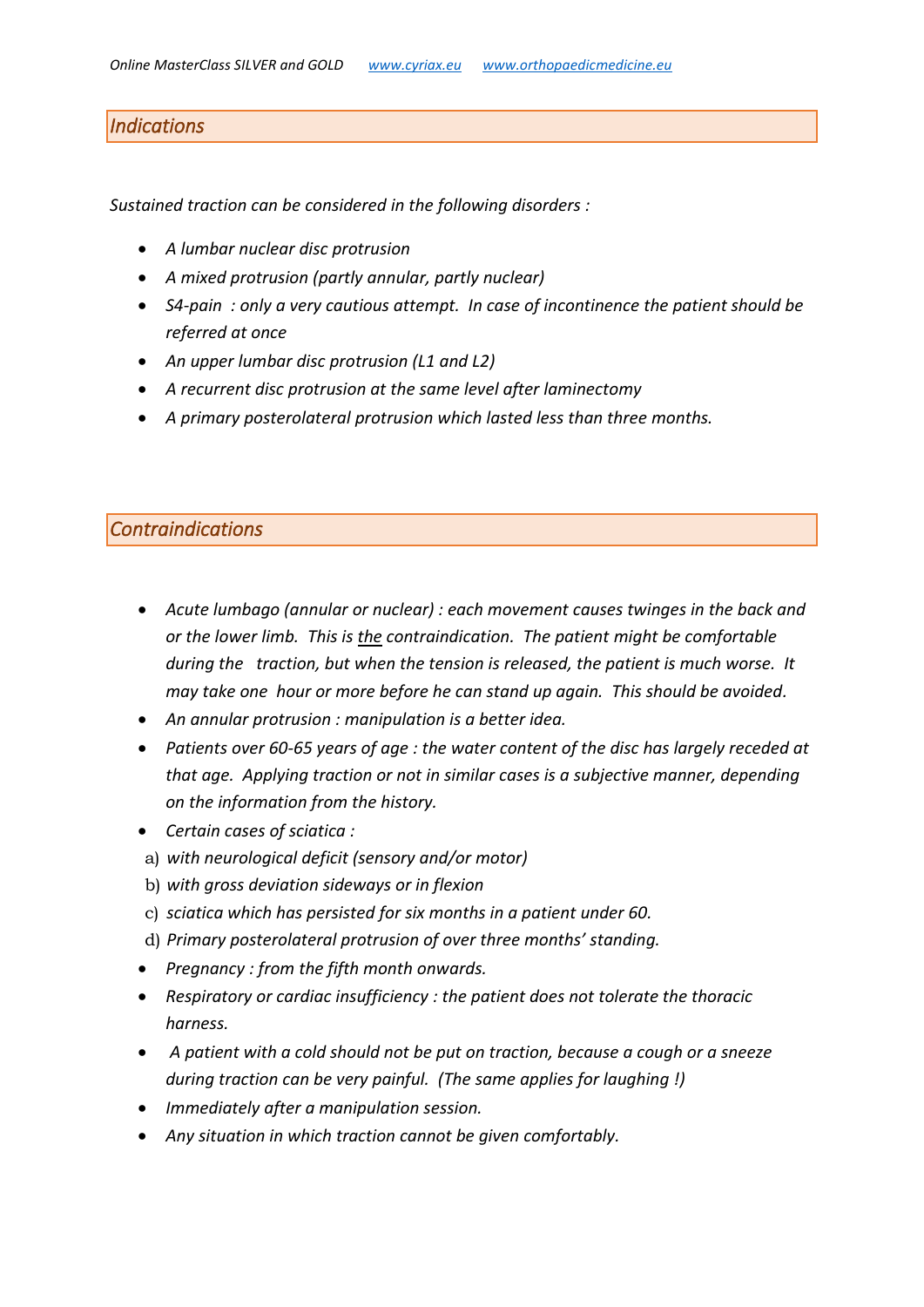## *Technique*

#### **Position of the patient / criteria**

*Traction can be given in several positions. The more common one is with the patient supine, using a pelvic and a thoracic harness with the straps anteriorly. A small cushion is used under the patient's knees.*

*Some variations may be useful : if the patient feels more comfortable in flexion (and extension in standing is painful and limited), a flexion bench under the patient's knees is going to be more comfortable. If extension is comfortable, most likely the patient is going to prefer the position with the small cushions under the knees.*



*Positions in prone lying are described, which in theory are useful ; in practice, however, they are less feasible.*

#### **Traction**

*Traction should be sustained ; intermittent traction is less efficient : a certain traction force should gradually be built in, maintained for some time, and then very slowly released.*

*How many kilogrammes of traction force are needed ? Opinions differ.*

*Levernieux found that a traction force of 10-30 kg results in a widening of about 1,5 mm between two lumbar vertebral bodies. Troisier obtained similar findings : a widening of 1 to 1,5 mm per level. At least 30 to 35 kg are needed to have a beneficial effect in the lumbar spine . Others have demonstrated that the traction force should at least be 25 % of the body weight. Another study confirms that a traction force of less than 25 % is equivalent to a placebo-effect.*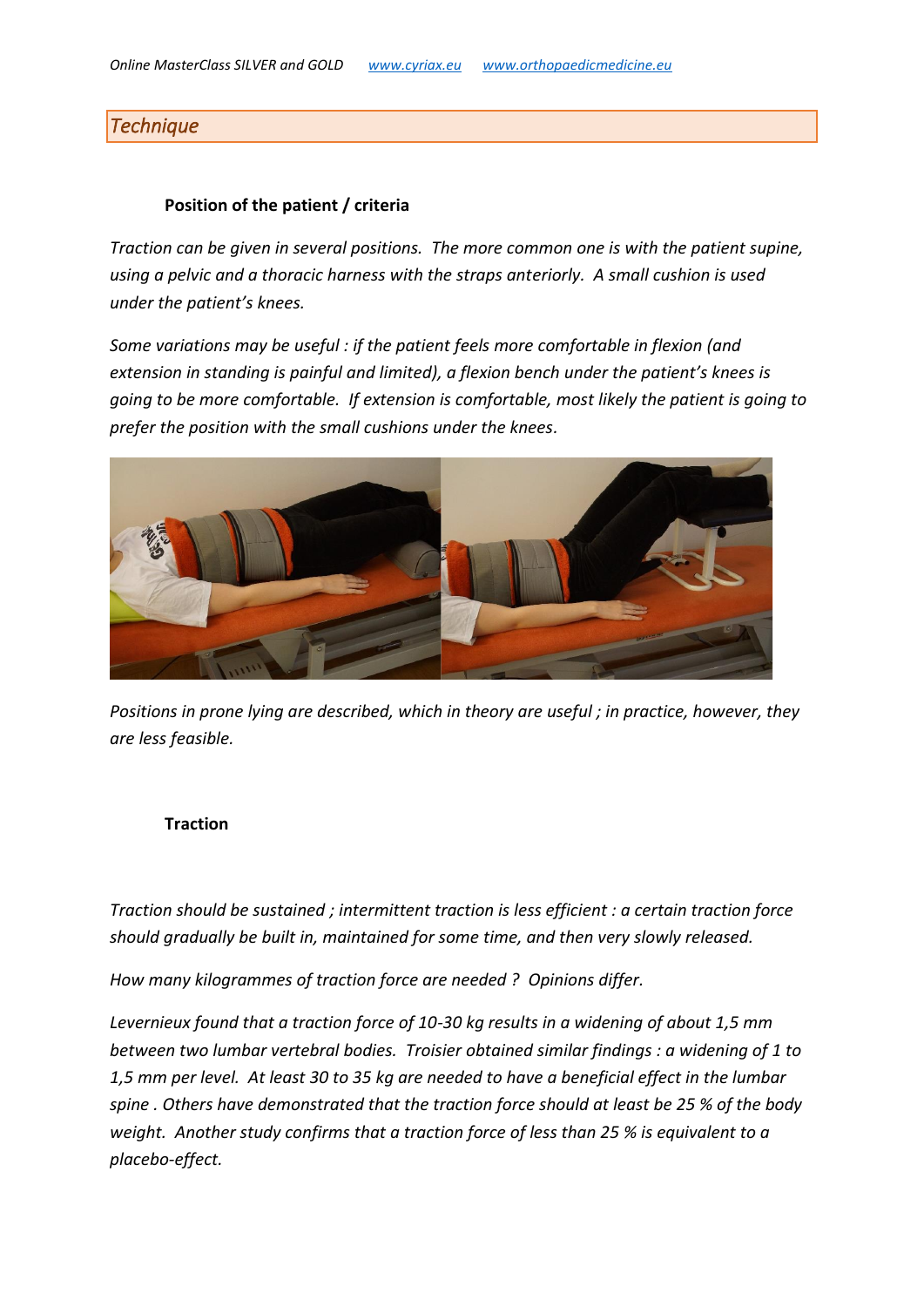*The amount of traction generally lies between 40-55 kg, for about 30 minutes. The first session is less : some 36 kg for about 20 minutes. In the next sessions, duration and amount of traction increase.* 

*Treatment is given on five consecutive days, followed by two days rest. Two to three weeks are required.* 

*In each session the patient is examined, in order to assess the evolution. Since the back can be tender for some minutes immediately after traction, the examination is done before traction, to avoid a false positive interpretation. The articular movements in standing (extension and side flexions), trunk flexion with added neck flexion and the SLR are the main tests that can be used before traction.*

#### **After the traction**

*The tension should be released very gradually (if possible in about 1-2 minutes), without any abrupt movement. Then the harnesses are opened, the thoracic one first. This too should be done smoothly, to avoid painful twinges.* 

*After traction the patient should not stand up straight away. She has to perform some gentle movements in supine lying : flexing and extending a knee, with both knees together small pelvic rotations, and eventually lifting his pelvis off the couch.* 

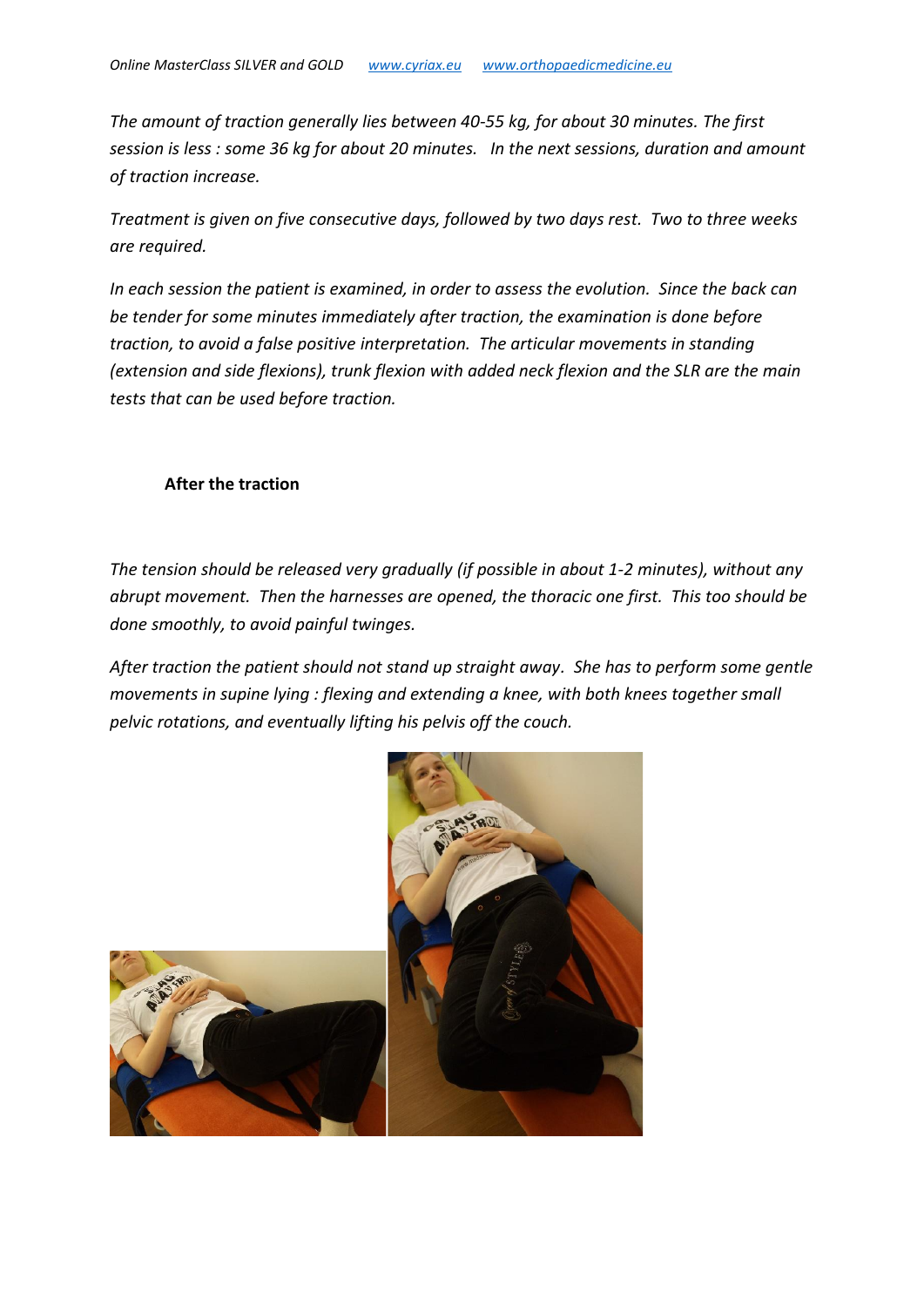

*If she manages all this without any discomfort, she can now get off the couch : rolling on to one side, bending both knees, bringing both feet outside the couch, pushing herself up into sitting, and standing up immediately.*



*For the next ten minutes or so, sitting should not be allowed and she goes for a little walk before driving home.* 

### *Results*

*We expect improvement to start after 3-4 sessions ; if not, perhaps we might change the position in which traction is given. If there is no improvement after 5-6 sessions, traction is abandoned.*

*In ideal situations, traction is given daily, mostly for about 2 weeks, max. 3 weeks. A CT-scan study shows reduction of disc material taking place in 78,5 % of central, 66,6 % of posterolateral and 57,1 % of lateral protrusions*